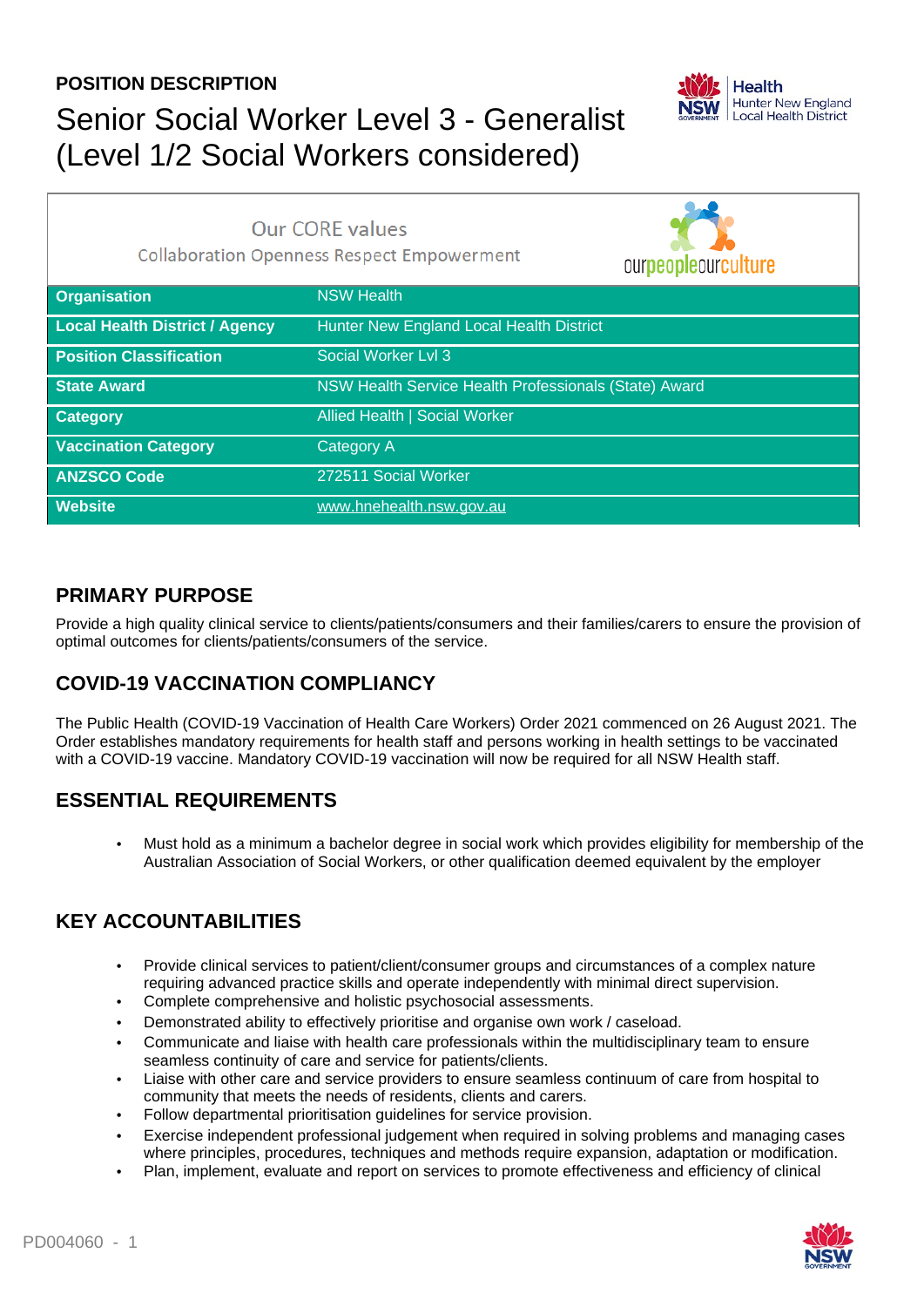#### **POSITION DESCRIPTION**

## Senior Social Worker Level 3 - Generalist (Level 1/2 Social Workers considered)



service delivery.

- Identify and act on opportunities for improvement in clinical practice, and develop and lead continuous improvement initiatives to enhance service delivery and client/patient/consumer outcomes.
- Ensure professional responsibilities are met including engagement in ongoing education/ training, participation in regular professional practice supervision, and providing supervision to less experienced staff and students (as negotiated).
- Act in accordance with the HNE Health Values Charter and NSW Health Code of Conduct; model behaviours that reflect the Excellence Framework (Every Patient, Every Time); and ensure work is conducted in a manner that demonstrates values of cultural respect in accordance with HNE Health's Closing the Gap strategy.
- All staff are expected to take reasonable care that their acts and omissions do not adversely affect the health and safety of others, that they comply with any reasonable instruction that is given to them and with any policies/procedures relating to health or safety in the workplace that are known to them, as well as notifying any hazards/risks or incidents to their managers.

### **KEY CHALLENGES**

- Applying evidence based practice while dealing effectively & efficiently with a broad range of issues including interventions, health promotion programs, education, and research.
- Prioritising competing demands in situations of professional and emotional intensity while delivering care for patients/consumers who require a high level of clinical expertise in an environment requiring adaptation to a variety of clinical settings.
- Maintaining professional perspective and identity when prioritising workload and service provision.

| <b>Who</b>                                                                         | <b>Why</b>                                                                                                                                                                          |  |  |
|------------------------------------------------------------------------------------|-------------------------------------------------------------------------------------------------------------------------------------------------------------------------------------|--|--|
| Patients/clients/consumers and families/carers/<br>other health care professionals | Provide patient centred clinical advice to ensure delivery of<br>innovative clinical practice models and therapeutic techniques<br>and are included in clinical care and treatment. |  |  |
| Less experienced staff and students                                                | Mentor and supervise to ensure their ongoing professional<br>growth and enhanced application of clinical knowledge                                                                  |  |  |
| Health Professionals/Multidisciplinary Team                                        | For consultation and advice regarding clinical risk, care<br>planning and clinical handover                                                                                         |  |  |
| <b>Community Partners/Care and Service Providers</b>                               | Liaise with other providers to ensure seamless continuum of<br>care between services                                                                                                |  |  |
| Universities/Educational institutions                                              | Two way support with training and/or students                                                                                                                                       |  |  |

### **KEY RELATIONSHIPS**

### **SELECTION CRITERIA**

1. Demonstrated ability to engage and practice with clients/patients/consumers from a range of diverse communities.